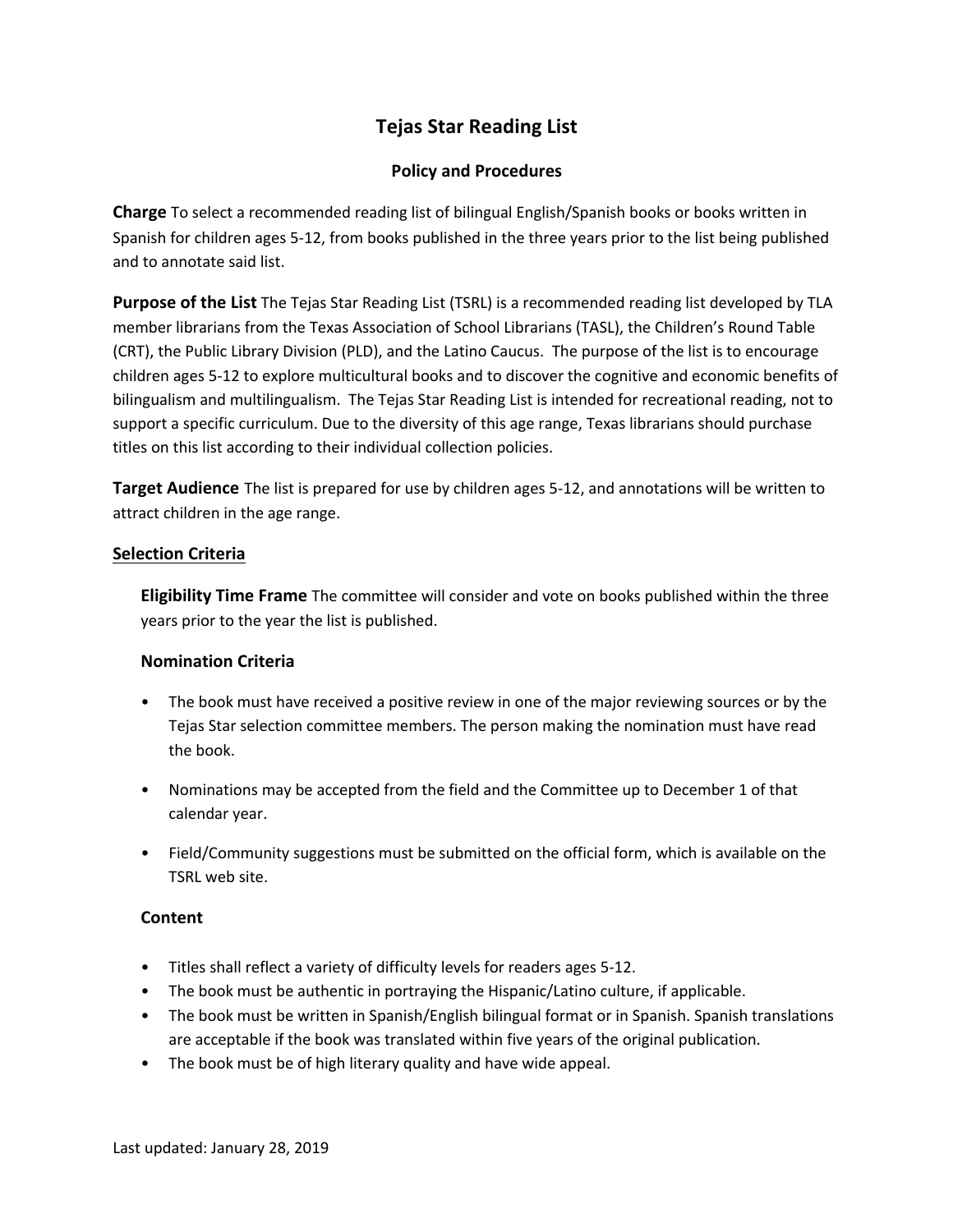- If the book is published outside the U.S., the book must be of interest to children in Texas schools.
- There will be no limit of titles by a specific author.

The Tejas Star Reading List Committee will follow the following policy guidelines:

- Statement on Intellectual Freedom: http://www.txla.org/intellectual-freedom
- Library Bill of Rights:

http://www.txla.org/pubs/ifhbk.html

• ALA American Values Statement: http://www.ala.org/alaorg/oif/lib\_val.html

**Committee Members** The TSRL Committee shall be comprised of the Chair, advisor (past-chair), eight members, and a vice-chair who are members of Texas Association of School Librarians (TASL), the Public Library Division (PLD), Children's Round Table (CRT), and the Latino Caucus. Ex-officio, non-voting members shall be the Texas Library Association (TLA) Executive Director and a liaison from the TLA Executive Board, who shall be appointed by the TLA President.

#### **Qualifications**

- Members shall be appointed by the TLA President from a list of TASL, PLD, CRT, and Latino Caucus volunteers.
- Committee members shall serve a three-year term to commence at the close of Annual Conference of TLA.
- A TSRL Committee member must be a current member of TASL, PLD, CRT, or the Latino Caucus throughout their term of appointment and must not currently be affiliated with an author, illustrator, or publisher in any capacity that might interfere with the integrity of this committee.
- Members may not serve two consecutive terms as committee members but may be appointed Chair.
- If a committee member cannot serve out the full term, the TLA President will appoint a replacement from a list of TASL, PLD, CRT, and Latino Caucus volunteers to serve the remainder of the term of office
- Most of the committee members shall be English/Spanish bilingual.

#### **TSRL Committee Responsibilities**

- Guide and direct the educational focus of the TSRL Program.
- Prepare a selected reading list for the TSRL Program, based on nominations submitted to the committee.
- Monitor the production and distribution of the TSRL.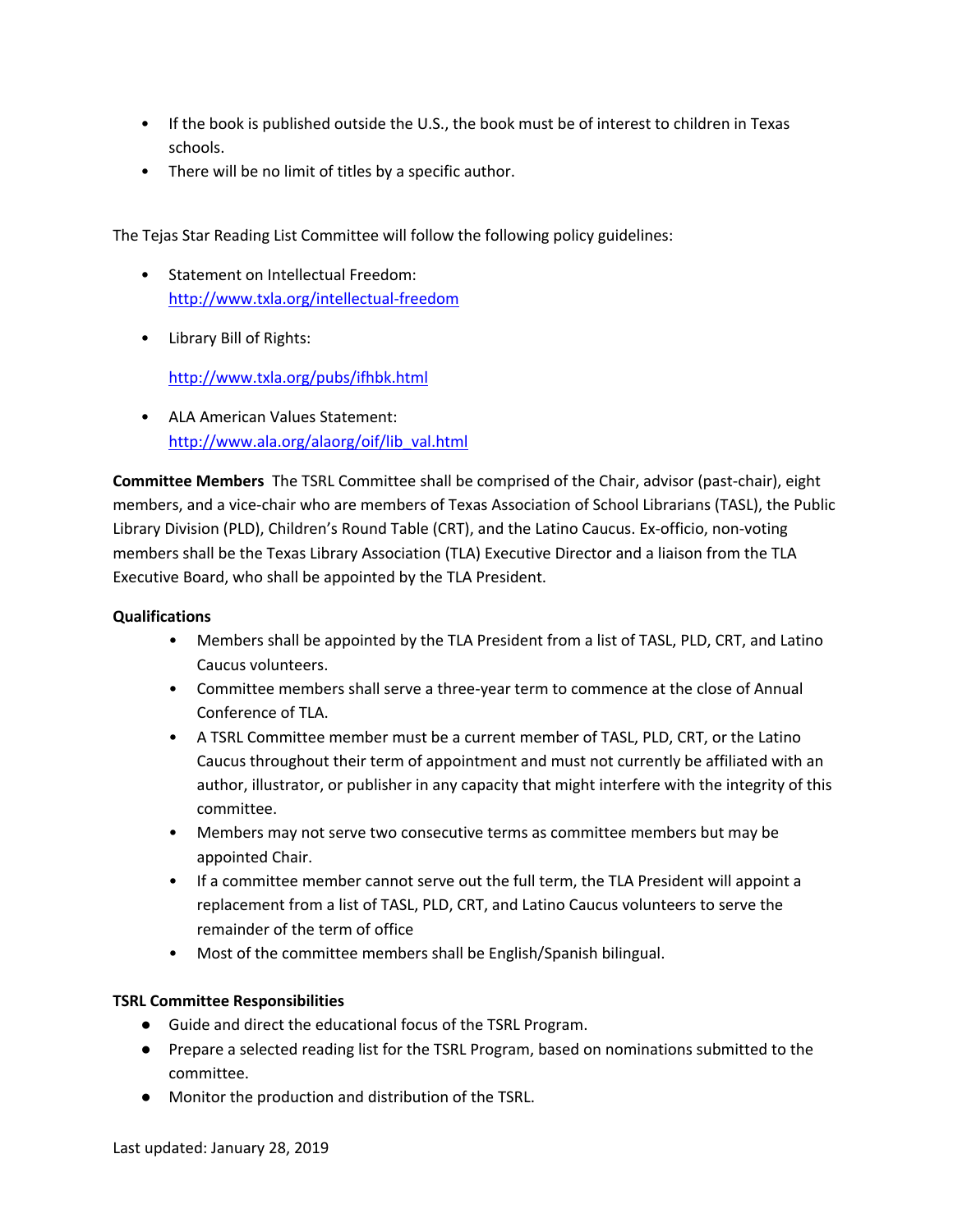- Assist in publicizing the TSRL.
- Create activities that will promote the TSRL that will be shared on the TSRL website and at TLA Annual Conference.
- Assist in monitoring the use of the TSRL trademark/logo and apprise the TLA Executive Board of any known infringements associated with its use.
- Attend all meetings. Members who are absent from two consecutive meetings without good cause will be replaced upon request of the Chair. The required meetings per TLA guidelines are the TSRL committee meeting at TLA Conference and the December/January meeting to select the final list. The committee may choose to meet during the TLA Annual Assembly, though the meeting is not mandatory. If the committee decides to meet at TLA Annual Assembly, members may choose to meet via electronic communication, rather than face-to-face.
- Participate in the function of the committee. Members will be asked to make nominations and to read all nominated books. Those who are not able to do so may be asked to resign their position.
- Assist in preparing presentation for TLA Annual Conference.
- Present booktalks and other related content during TLA Annual Conference.
- If applicable, work at appropriate booth at the Annual Conference, Regional, or District events.
- Communicate frequently and regularly with the committee members via email and through online communications platforms.
	- Update the "Books Received" spreadsheet weekly from July to December (or during time frame that books are being submitted for review).
	- Respond to all emails in a timely manner (within 72 hours) as needed.

**Chair** The Chair is appointed by the TLA President for a one year term and, as such, has the right to vote and to enter discussion of titles. It should be understood, however, that the primary responsibility of the Chair is facilitator of the Committee's charge, including all business matter. The Chair should only discuss a title after other committee members have had an opportunity to speak so as not to unduly influence the decision.

## **Qualifications**

- The Chair is selected from past or present members of the TSRL Committee.
- The TSRL Committee Chair must be a current member of TASL, PLD, CRT, or the Latino Caucus and must not be currently under contract or employed by a publishing company in any capacity that might interfere with the integrity of the committee.
- The Chair shall serve a one-year term.
- If the Chair cannot serve out the full term, the TLA President will appoint an interim Chair to serve the remainder of the term of office.

#### **Responsibilities**

• Guide and direct the educational focus of the TSRL Program.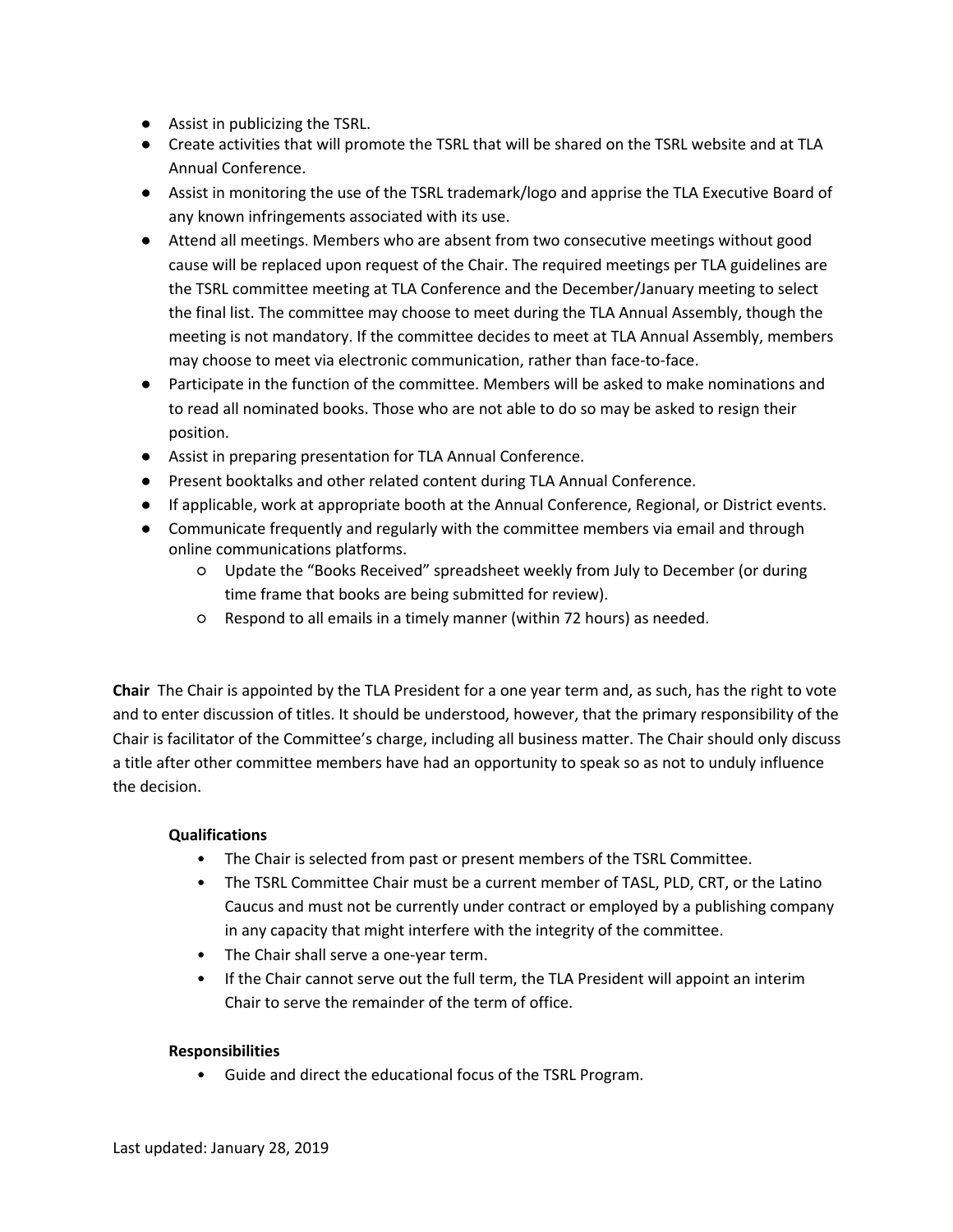- Review the goals, objectives, guidelines, policies, and procedures of the TSRL Committee and recommend improvements in the general operation of the program.
- Attend all TSRL required meetings.
- Maintain/update the TSRL Program "Manual of Policy and Procedures" and make it available upon request.
- Schedule meetings, plan agendas, oversee the preparation and dissemination of meeting minutes, etc.
- Monitor the use of the TSRL trademark/logo and keep the TLA Executive Board apprised of any known infringements associated with its use.
- Publish and maintain nominations, and submit the updated nomination list to the committee members and the YART webmaster for posting on the TLA website.

**Vice-Chair** The Vice-Chair will be chosen by the TLA President for a one-year term that can be renewed. The Vice-Chair maintains contact with the publishing companies, submits special book requests to publishers, submits the updated nomination list to the TSRL webmaster for posting on the TLA website and to electronic distribution lists, and other such duties assigned by the Chair.

#### **TLA Responsibilities**

- The TLA Executive Board will monitor the use of the TSRL trademark/logo and take legal action against infringements associated with its use. This board will also set the fee and guidelines for use of the trademark.
- The TLA Office will assist in the distribution of the TSRL each year.

**Advisor/Past-Chair** The Past Chair will remain active for one year as advisor to mentor to the current TSRL chair as needed. The Past Chair is not required to attend meetings, does not vote, does not participate in book discussions nor nominate titles.

**Discussing the List** The committee will meet during the TLA Annual Conference and in the fall/winter to discuss (and vote for) the nominated books. Committee meetings may be virtual. After observer comments, the Chair will provide each book's nominator with the first opportunity to address that title if he/she so desires. The other members of the committee may be recognized by the chair to contribute to the discussion. Every nominated book is available for discussion. Committee members are asked to focus on the literary merit of the book, including audience, voice, point of view, genre and readability. The committee may choose to remove a book from the nomination list if it does not meet the committee's standards.

**Comments from Observers** All Committee meetings will be open to TLA members. Before the committee discusses each nominated title, an opportunity will be given to observers to make short comments, no longer than one minute about the books, but the Chair reserves the right to cut short the discussion if necessary. Observers will not be allowed during the final voting process. Publishers' representatives are requested to refrain from participating in discussion or asking for comments about their own books.

Last updated: January 28, 2019